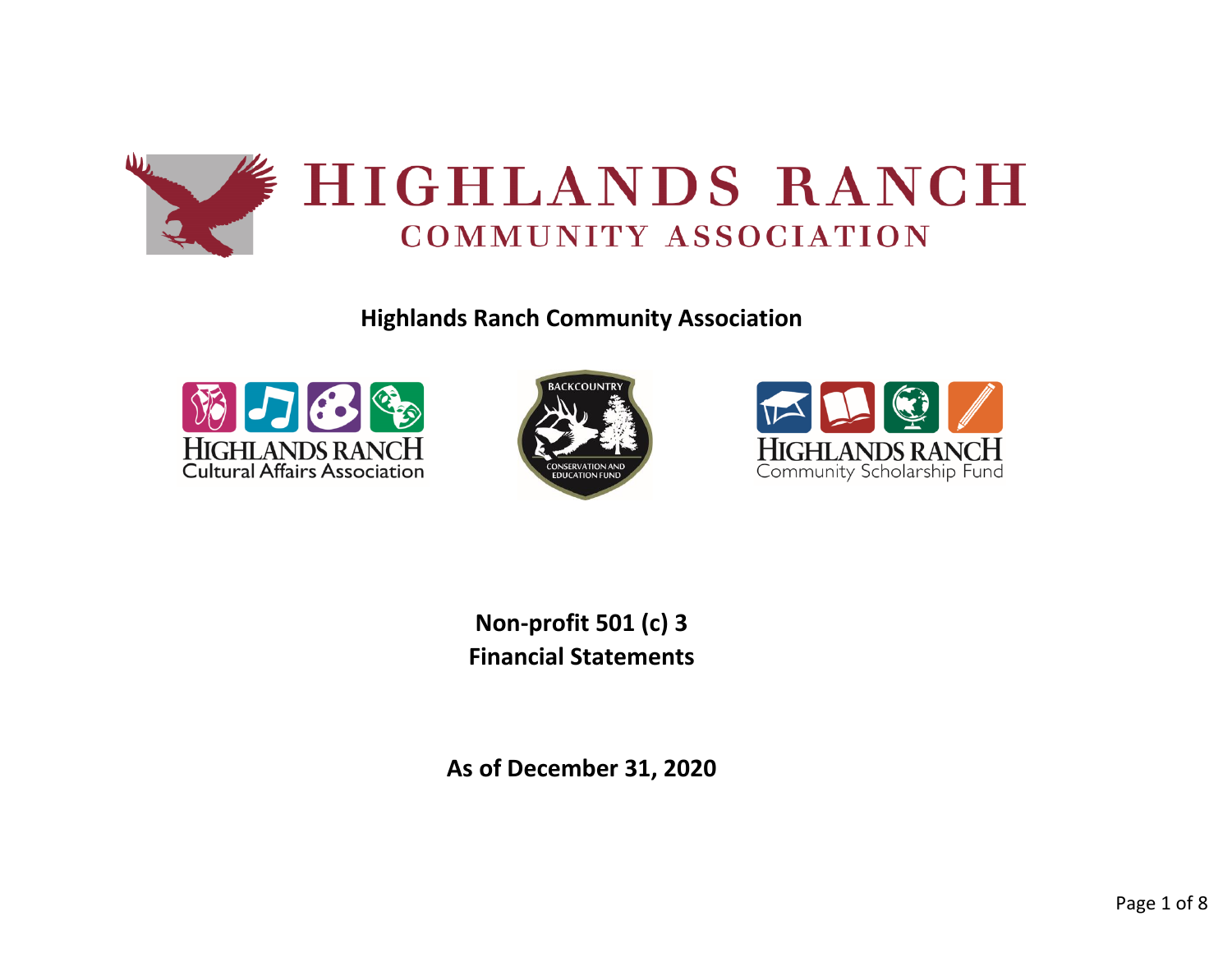

**Financial Statements**

**As of December 31, 2020**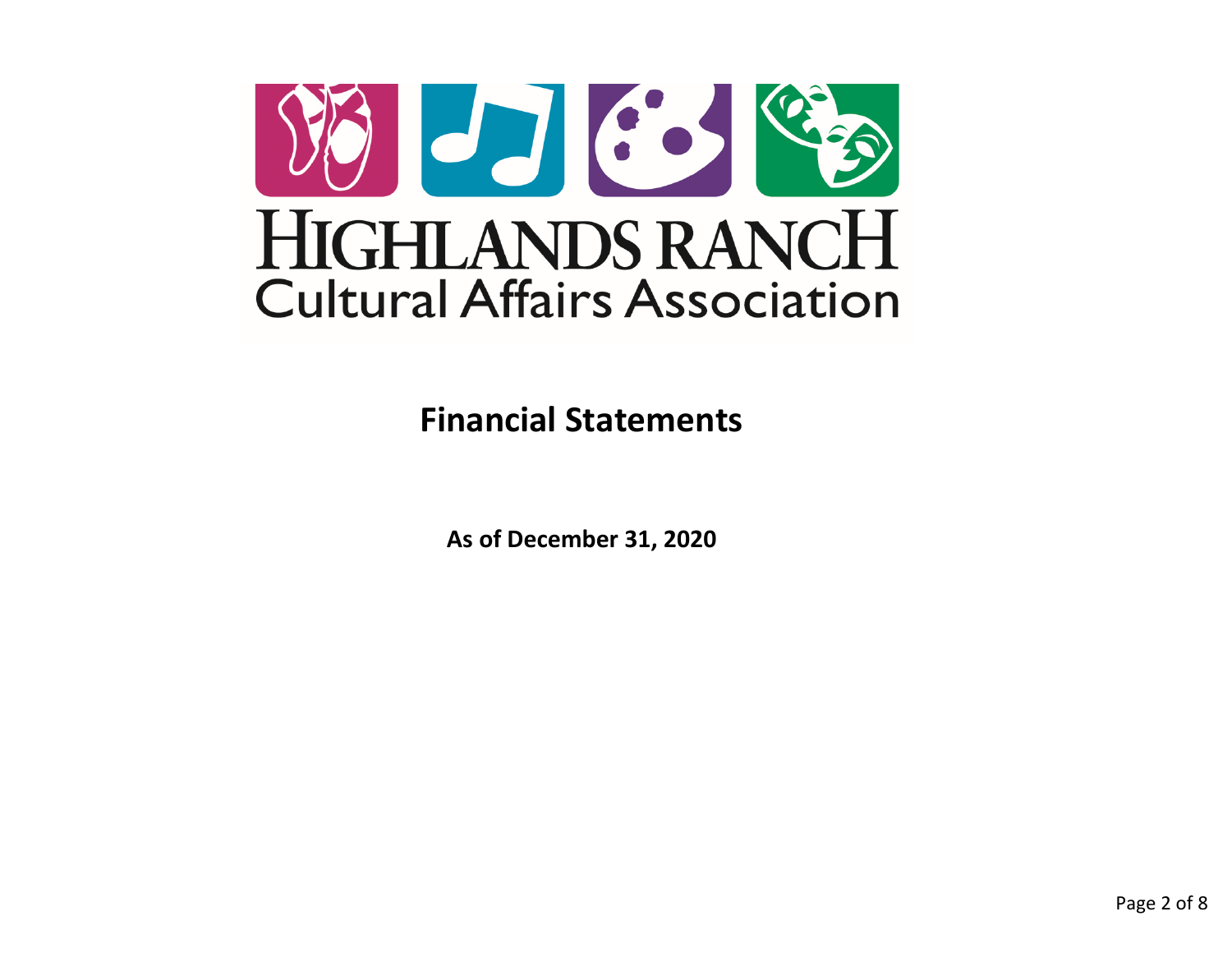## **Highlands Ranch Cultural Affairs Association Variance Analysis - Actual vs. Budget (AvB)**

|                                           | 2020 MTD Actual vs. 2020 MTD Budget * |                |                                |             |    | 2020 YTD Actual vs. 2020 YTD Budget * |               |                                |         |           |  |  |  |
|-------------------------------------------|---------------------------------------|----------------|--------------------------------|-------------|----|---------------------------------------|---------------|--------------------------------|---------|-----------|--|--|--|
|                                           | December 31, 2020                     |                | <b>Actual vs. Budget (AvB)</b> |             |    | December 31, 2020                     |               | <b>Actual vs. Budget (AvB)</b> |         |           |  |  |  |
|                                           | <b>Actual</b>                         | <b>Budget</b>  | æ.                             | ℅           | ΤM | <b>Actual</b>                         | <b>Budget</b> |                                | ℅       | <b>TM</b> |  |  |  |
| <b>Revenues</b>                           |                                       |                |                                |             |    |                                       |               |                                |         |           |  |  |  |
| <b>Grant Revenue</b>                      | $-75,563$                             | 5,000          | (80, 563)                      | $(1,611\%)$ |    | 116,408                               | 112,000       | 4,408                          | $4\%$ B |           |  |  |  |
| Sponsorship revenue                       | 2,083                                 | 5,000          | (2,917)                        | (58%)       |    | 35,500                                | 67,800        | (32, 300)                      | (48%)   | A         |  |  |  |
| Donations & fundraising                   | 1,890                                 | 1,085          | 805                            | 74%         |    | 5,809                                 | 21,750        | (15, 941)                      | (73%)   | A         |  |  |  |
| <b>HRCAA Events</b>                       | 0                                     | 11,800         | (11,800)                       | $(100\%)$   | A  | 30,542                                | 142,650       | (112, 108)                     | (79%)   | - A       |  |  |  |
| Interest & dividends                      | 0                                     | O              |                                | #DIV/0!     |    | 14                                    | $\Omega$      | 14                             | #DIV/0! |           |  |  |  |
| <b>Total revenues</b>                     | (71, 590)                             | 22,885         | (94, 475)                      | (413%)      |    | 188,273                               | 344,200       | (155, 927)                     | (45%)   |           |  |  |  |
| <b>Expenses</b>                           |                                       |                |                                |             |    |                                       |               |                                |         |           |  |  |  |
| <b>HRCAA Events</b>                       | 6,566                                 | 22,000         | 15,434                         | 70%         | A  | 72,281                                | 234,700       | (162, 419)                     | (69%)   | A         |  |  |  |
| Reimburse HRCA                            | 1,590                                 | 4,000          | 2,410                          | 60%         |    | 28,995                                | 43,000        | (14,005)                       | (33%)   | A         |  |  |  |
| Advertising                               | 3,096                                 | 3,000          | (96)                           | (3%)        |    | 3,169                                 | 8,500         | (5, 331)                       | (63%)   |           |  |  |  |
| Audit & accounting                        | 91                                    | 512            | 421                            | 82%         |    | 1,419                                 | 6,100         | (4,681)                        | (77%)   |           |  |  |  |
| Bank, credit card                         |                                       |                |                                | #DIV/0!     |    | 18                                    | 200           | (182)                          | (91%)   |           |  |  |  |
| <b>Community &amp; Business Relations</b> | 1,732                                 |                | (1,732)                        | #DIV/0!     |    | 6,250                                 | 1,000         | 5,250                          | 525%    |           |  |  |  |
| <b>Office Supply</b>                      | (1,000)                               | 20,250         | 21,250                         | 105%        | A  | (230)                                 | 23,500        | (23, 730)                      | (101%)  | A         |  |  |  |
| Postage                                   | 3                                     |                | (3)                            | #DIV/0!     |    | 25                                    | 100           | (75)                           | (75%)   |           |  |  |  |
| Insurance                                 | 1,060                                 | 1,212          | 152                            | 13%         |    | 14,064                                | 14,800        | (736)                          | (5%)    |           |  |  |  |
| Office lease                              | 324                                   | 324            |                                | 0%          |    | 3,800                                 | 3,800         |                                | 0%      |           |  |  |  |
| <b>Total Expenses</b>                     | 13,462                                | 51,298         | 37,836                         | 74%         |    | 344,200<br>210,794<br>133,406         |               | 61%                            |         |           |  |  |  |
| <b>Net Revenue (Expense)</b>              | (85,052)<br>-\$                       | $(28, 413)$ \$ | (56, 639)                      | 199%        |    | 54,867                                | \$            | 54,867                         | #DIV/0! |           |  |  |  |

\* - Amounts have been rounded to remove decimal places. As such, immaterial variances between the executive summary and detailed financials may exist. Variance materiality = \$10k and 10% (items primarily attributable to timing excluded from materiality analysis)

### **Variance Discussion - Year-to-Date Actual vs. Year-to-Date Budget**

**A** - All Variances are due to the closure of the Rec centers and the cancellation of programs and events related to the COVID-19 pandemic.

**B** - Variance relates to exceeded budget in Grant Revenue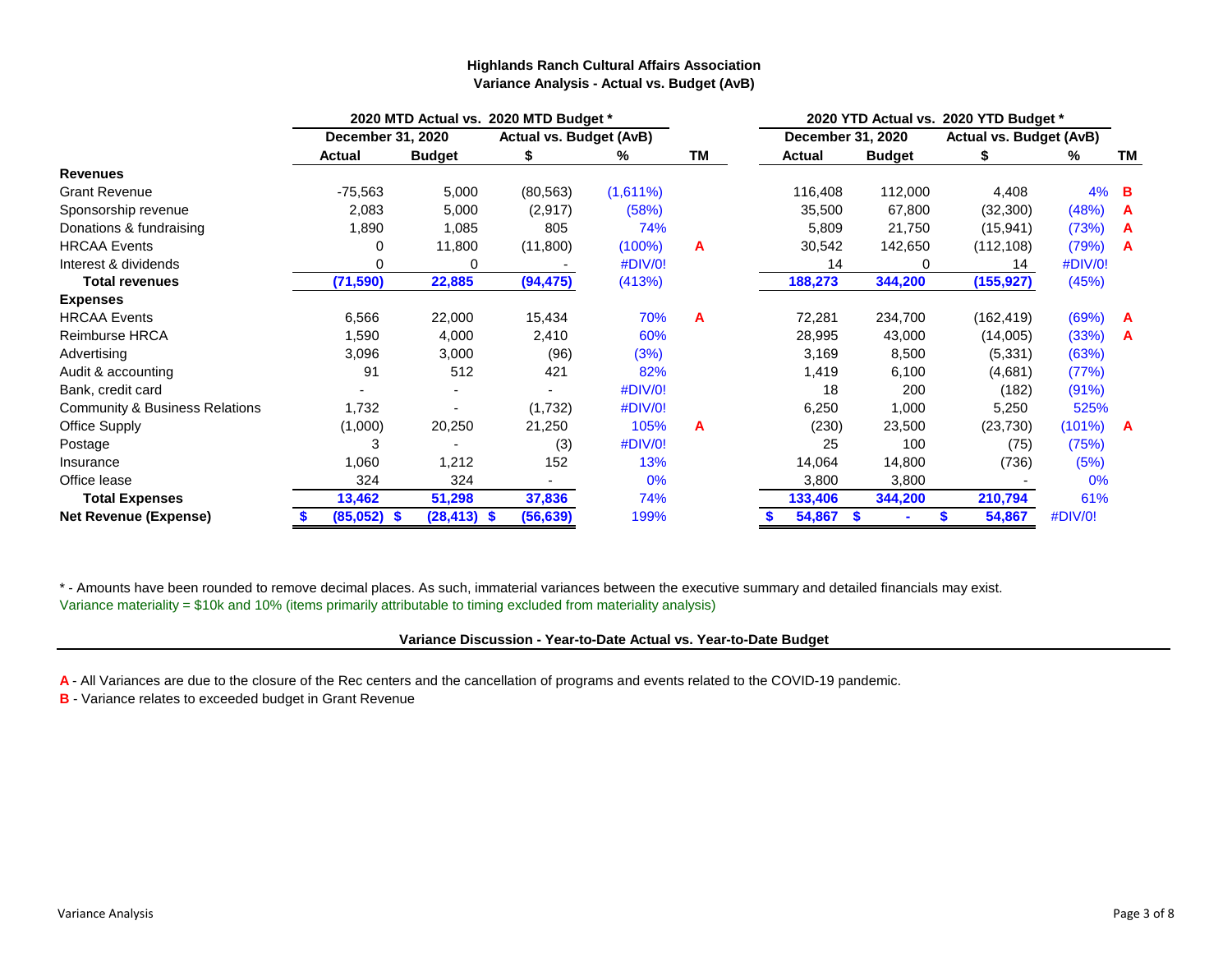## **Highlands Ranch Cultural Affairs Association Balance Sheet As of December 31, 2020**

| <b>ASSETS</b>                                |               |
|----------------------------------------------|---------------|
| <b>Current Assets</b>                        |               |
| <b>Bank</b>                                  |               |
| 1038 - Wells Fargo HRCAA Checking            | \$<br>194,379 |
| 1039 - Wells Fargo HRCAA Savings             | 33,236        |
| <b>Total Bank</b>                            | 227,615       |
| <b>Other Current Asset</b>                   |               |
| 1195 - Miscellaneous Receivable              | 19,238        |
| 1200 - Prepaid Expense                       | 14,051        |
| 1205 - Prepaid Insurance                     | 5,215         |
| <b>Total Other Current Asset</b>             | 38,504        |
| <b>Total Current Assets</b>                  | 266,119       |
| <b>Fixed Assets</b>                          |               |
| 1398 - Sculptures                            | 65,911        |
| <b>Total Fixed Assets</b>                    | 65,911        |
| <b>Total ASSETS</b>                          | 332,030       |
| <b>LIABILITIES &amp; EQUITY</b>              |               |
| <b>Current Liabilities</b>                   |               |
| <b>Accounts Payable</b>                      |               |
| 2000 - Accounts Payable                      | \$<br>11,733  |
| <b>Total Accounts Payable</b>                | 11,733        |
| <b>Other Current Liability</b>               |               |
| 2005 - Accrued Accounts Payable              | 18,232        |
| 2105 - Unearned Program & Facilities Revenue |               |
| 2115 - Unearned Sponsorship & Grant Revenue  | 96,146        |
| <b>Total Other Current Liability</b>         | 114,378       |
| <b>Total Current Liabilities</b>             | 126,111       |
| <b>Equity</b>                                |               |
| <b>Equity</b>                                |               |
| <b>Total - Equity</b>                        | 25,619        |
| <b>Retained Earnings</b>                     | 125,434       |
| Net Income                                   | 54,866        |
| <b>Total Equity</b>                          | 205,919       |
| <b>Total LIABILITIES &amp; EQUITY</b>        | 332,030       |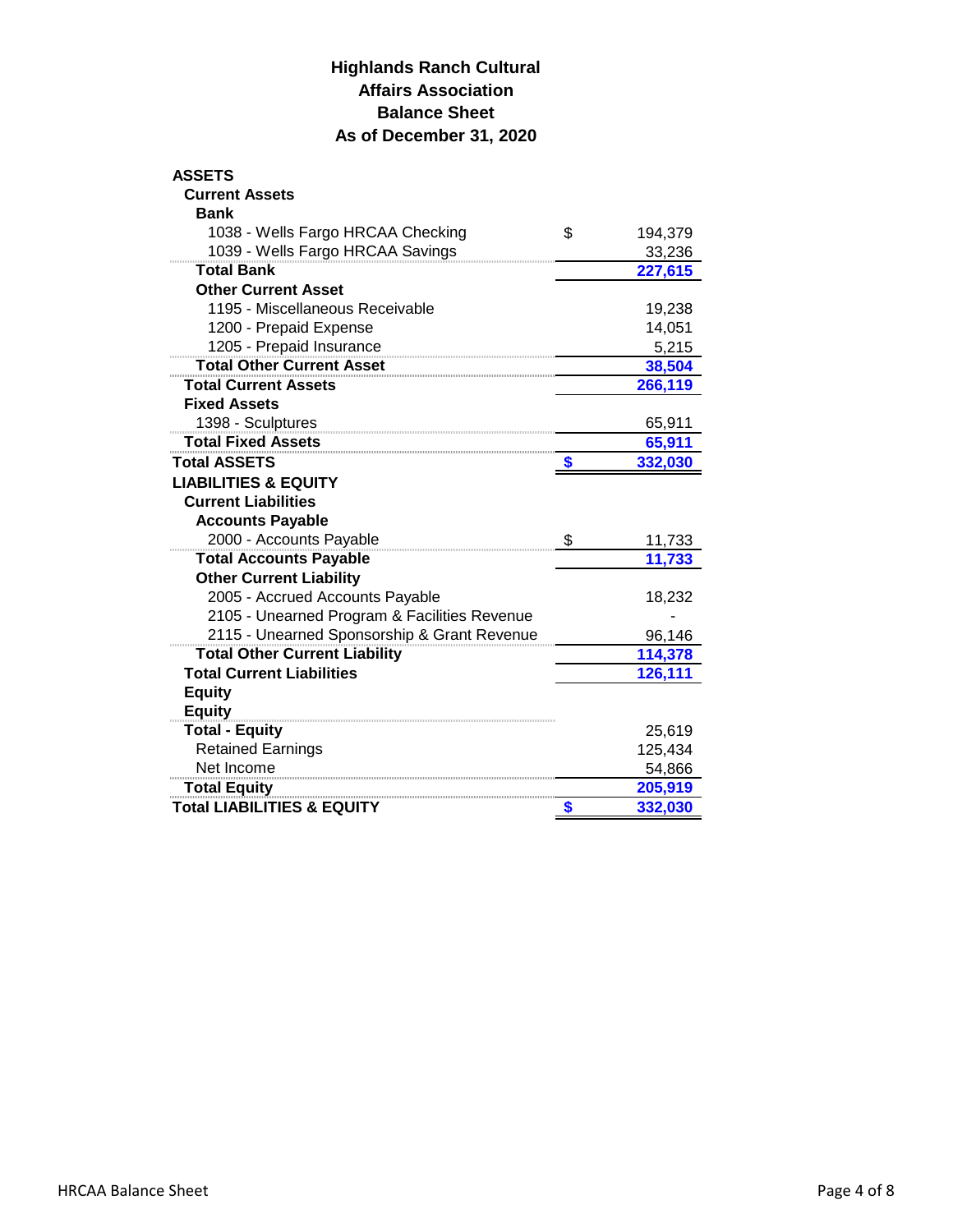#### **Highlands Ranch Cultural Affairs Assocation Statement of Revenues and Expenses For the Month and Year-to-Date Ending December 31, 2020**

|                                            |                                                      | <b>CURRENT MONTH</b><br>YEAR TO DATE<br>Favorable / |               |               | Favorable /        | 2020 BUDGET    |                |                     |                   |    |                 |                  |                    |
|--------------------------------------------|------------------------------------------------------|-----------------------------------------------------|---------------|---------------|--------------------|----------------|----------------|---------------------|-------------------|----|-----------------|------------------|--------------------|
| <b>Financial Row</b>                       | Program                                              | Actual                                              | <b>Budget</b> | (Unfavorable) | %                  | Actual         | <b>Budget</b>  | (Unfavorable)       | %                 |    | <b>APPROVED</b> | <b>REMAINING</b> |                    |
| <b>Ordinary Income/Expense</b>             |                                                      |                                                     |               |               |                    |                |                |                     |                   |    |                 |                  |                    |
| Income                                     |                                                      |                                                     |               |               |                    |                |                |                     |                   |    |                 |                  |                    |
| 4110 - Grant Revenue                       | <b>HRCAA Grants</b>                                  | $(75,563)$ \$<br>\$                                 | 5,000S        | (80, 563)     | $-1611%$           | \$<br>116,408  | 112,000        | 4,408<br>- \$       | 4%                | \$ | 112,000         | $\mathfrak{s}$   | 0%                 |
| 4120 - Sponsorship Revenue                 | General                                              | 2.083                                               | 5.000         | (2,917)       | $-58%$             | 35,500         | 67,800         | (32, 300)           | $-48%$            |    | 67.800          |                  | 0%                 |
| 4140 - Donation & Fundraising Revenue      | General                                              | 1,890                                               | 500           | 1,390         | 278%               | 5,639          | 21,000         | (15, 361)           | $-73%$            |    | 21,000          |                  | 0%                 |
| 4140 - Donation & Fundraising Revenue      | <b>Recycling Events</b>                              |                                                     |               |               | #DIV/0!            | $\sim$         |                |                     | #DIV/0!           |    |                 |                  | #DIV/0!            |
| 4270 - Postcard, Calendar & Notecard Sales | General                                              |                                                     | 585           | (585)         | $-100%$            | 170            | 750            | (580)               | $-77%$            |    | 750             |                  | 0%                 |
| 4410 - HRCAA Events Revenue                |                                                      |                                                     |               |               |                    |                |                |                     |                   |    |                 |                  |                    |
|                                            | Barre & Bubbles                                      |                                                     |               |               | #DIV/0!            | $\blacksquare$ |                | $\mathbf{r}$        | #DIV/0!           |    |                 |                  | #DIV/0!<br>#DIV/0! |
|                                            | <b>British Invasion</b><br>Chinese New Year          |                                                     |               |               | #DIV/0!<br>#DIV/0! | 2,528          | 2,900          | (372)               | #DIV/0!<br>$-13%$ |    | 2,900           |                  | 0%                 |
|                                            | <b>Classic Car Show</b>                              |                                                     |               |               | #DIV/0!            | 2,034          | 4,500          | (2,466)             | $-55%$            |    | 4,500           |                  | 0%                 |
|                                            | <b>Classical Music Series</b>                        |                                                     | 3.000         | (3,000)       | $-100%$            | $\sim$         | 9.000          | (9,000)             | $-100%$           |    | 9.000           |                  | 0%                 |
|                                            | <b>Classics and Cocktails</b>                        |                                                     | 400           | (400)         | $-100%$            | (76)           | 1,000          | (1,076)             | $-108%$           |    | 1,000           |                  | 0%                 |
|                                            | Curtain Call at the Mansion                          |                                                     |               |               | #DIV/0!            |                | 6,000          | (6,000)             | $-100%$           |    | 6,000           |                  | 0%                 |
|                                            | Dueling Pianos                                       |                                                     |               |               | #DIV/0!            |                | 8,000          | (8,000)             | $-100%$           |    | 8,000           |                  | 0%                 |
|                                            | <b>Encore Chorale</b>                                |                                                     |               |               | #DIV/0!            | 9.184          | 18,500         | (9,316)             | $-50%$            |    | 18,500          |                  | 0%                 |
|                                            | Fishing on the Fly                                   |                                                     |               |               | #DIV/0!            |                | 950            | (950)               | $-100%$           |    | 950             |                  | 0%                 |
|                                            | General                                              |                                                     | 400           | (400)         | $-100%$            | $\sim$         | 1,400          | (1,400)             | $-100%$           |    | 1,400           |                  | 0%                 |
|                                            | <b>Highlands Ranch Days</b>                          |                                                     |               |               | #DIV/0!            | 40             | 9.500          | (9,460)             | $-100%$           |    | 9.500           |                  | 0%                 |
|                                            | Hooked on Fishing                                    |                                                     |               |               | #DIV/0!            |                | 700            | (700)               | $-100%$           |    | 700             |                  | 0%                 |
|                                            | Jazz at the Mansion                                  |                                                     |               |               | #DIV/0!            | 3,040          | 8,500          | (5,460)             | $-64%$            |    | 8,500           |                  | 0%                 |
|                                            | Miscellaneous Pop Up Events                          |                                                     |               |               | #DIV/0!            |                | 5,000          | (5,000)             | $-100%$           |    | 5,000           |                  | 0%                 |
|                                            | Oaked & Smoked                                       |                                                     |               |               | #DIV/0!            |                |                |                     | #DIV/0!           |    |                 |                  | #DIV/0!            |
|                                            | Oktoberfest                                          |                                                     |               |               | #DIV/0!            |                | 40,000         | (40,000)            | $-100%$           |    | 40,000          |                  | 0%                 |
|                                            | Rose in the Ranch                                    |                                                     |               |               | #DIV/0!            |                |                |                     | #DIV/0!           |    |                 |                  | #DIV/0!            |
|                                            | Showtime at Southridge : Comedy Show                 |                                                     |               |               | #DIV/0!            | 2,698          | 3,500          | (802)               | $-23%$            |    | 3,500           |                  | 0%                 |
|                                            | Showtime at Southridge : Magic Show                  |                                                     |               |               | #DIV/0!            | 4.138          | 2.500          | 1.638               | 66%               |    | 2.500           |                  | 0%                 |
|                                            | Showtime at Southridge : Nutcracker                  |                                                     |               |               | #DIV/0!            |                | 5,000          | (5,000)             | $-100%$           |    | 5,000           |                  | 0%                 |
|                                            | Sip & Savor                                          |                                                     |               |               | #DIV/0!            |                | $\sim$         | ÷.                  | #DIV/0!           |    |                 |                  | #DIV/0!            |
|                                            | <b>Summer Concert Series</b>                         |                                                     |               |               | #DIV/0!            |                | 700            | (700)               | $-100%$           |    | 700             |                  | 0%                 |
|                                            | Summer Sunset Concert                                |                                                     |               |               | #DIV/0!            |                | 1,500          | (1,500)             | $-100%$           |    | 1,500           |                  | 0%<br>0%           |
|                                            | <b>SR Speakeasy</b><br><b>Winter Cultural Series</b> |                                                     | 8,000         | (8,000)       | $-100%$<br>#DIV/0! | 6.956          | 8,000<br>5.500 | (8,000)<br>1.456    | $-100%$<br>26%    |    | 8,000<br>5.500  |                  | 0%                 |
| Total - 4410 - HRCAA Events Revenue        |                                                      | ×.                                                  | 11,800        | (11,800)      | $-100%$            | 30,542         | 142,650        | (112, 108)          | $-79%$            |    | 142,650         |                  | 0%                 |
| 4555 - Investment Interest/Divdnd Rev      | General                                              |                                                     |               |               | #DIV/0!            | 14             |                | 14                  | #DIV/0!           |    |                 |                  | #DIV/0!            |
| <b>Total - Income</b>                      |                                                      | (71.590)                                            | 22.885        | (94, 475)     | $-413%$            | 188.273        | 344.200        | (155, 927)          | $-45%$            |    | 344.200         | $\sim$           | 0%                 |
| <b>Expense</b>                             |                                                      |                                                     |               |               |                    |                |                |                     |                   |    |                 |                  |                    |
| 5150 - HRCAA Events Exp                    |                                                      |                                                     |               |               |                    |                |                |                     |                   |    |                 |                  |                    |
|                                            | Barre & Bubbles                                      |                                                     |               |               | #DIV/0!            | $\sim$         |                | $\sim$              | #DIV/0!           |    |                 |                  | #DIV/0!            |
|                                            | <b>British Invasion</b>                              |                                                     |               |               | #DIV/0!            |                |                | $\sim$              | #DIV/0!           |    |                 |                  | #DIV/0!            |
|                                            | Chinese New Year                                     |                                                     |               |               | #DIV/0!            | 1,077          | 2,000          | 923                 | 46%               |    | 2,000           |                  | 0%                 |
|                                            | <b>Classic Car Show</b>                              |                                                     |               |               | #DIV/0!            | 1,257          | 5,000          | 3,743               | 75%               |    | 5,000           |                  | 0%                 |
|                                            | <b>Classical Music Series</b>                        | 1,244                                               | 3,000         | 1.756         | 59%                | 1,302          | 9,000          | 7,698               | 86%               |    | 9,000           |                  | 0%                 |
|                                            | <b>Classics and Cocktails</b>                        | 100                                                 |               | (100)         | #DIV/0!            | 591            | 1,800          | 1,209               | 67%               |    | 1,800           |                  | 0%                 |
|                                            | Culture on the Green                                 |                                                     |               |               | #DIV/0!            | 855            | 8,000          | 7,145               | 89%               |    | 8,000           |                  | 0%                 |
|                                            | Curtain Call at the Mansion                          |                                                     |               |               | #DIV/0!            | (1, 387)       | 4,000          | 5.387               | 135%              |    | 4.000           |                  | 0%                 |
|                                            | Dueling Pianos                                       |                                                     |               |               | #DIV/0!            | 2,646          | 9,000          | 6,354               | 71%               |    | 9,000           |                  | 0%                 |
|                                            | <b>Encore Chorale</b>                                |                                                     |               |               | #DIV/0!            | 11,799         | 17,000         | 5,201               | 31%               |    | 17,000          |                  | 0%                 |
|                                            | Fishing on the Fly<br>General                        |                                                     |               |               | #DIV/0!<br>#DIV/0! | 146            | 300<br>$\sim$  | 300                 | 100%<br>#DIV/0!   |    | 300<br>$\sim$   |                  | 0%<br>#DIV/0!      |
|                                            | <b>HRCAA Grants</b>                                  | 1,000                                               |               | (1,000)       | #DIV/0!            | 11,827         |                | (146)               | #DIV/0!           |    |                 |                  | #DIV/0!            |
|                                            | <b>Highlands Ranch Days</b>                          |                                                     |               |               | #DIV/0!            | 1,890          | 26,000         | (11, 827)<br>24,110 | 93%               |    | 26,000          |                  | 0%                 |
|                                            | Hometown Holiday Celebration                         | 1,160                                               | 2,900         | 1,740         | 60%                | 1,160          | 2,900          | 1,740               | 60%               |    | 2,900           |                  | 0%                 |
|                                            | Hooked on Fishing                                    |                                                     |               |               | #DIV/0!            | 78             | 400            | 322                 | 81%               |    | 400             |                  | 0%                 |
|                                            | Jazz at the Mansion                                  |                                                     |               |               | #DIV/0!            | 3,958          | 7,500          | 3,542               | 47%               |    | 7,500           |                  | 0%                 |
|                                            | July 4th Celebration                                 |                                                     |               |               | #DIV/0!            |                | 20,000         | 20,000              | 100%              |    | 20,000          |                  | 0%                 |
|                                            | Misc. Concerts/Events                                | 3.000                                               |               | (3.000)       | #DIV/0!            | 6.143          | 1.000          | (5, 143)            | $-514%$           |    | 1.000           |                  | 0%                 |
|                                            | Miscellaneous Pop Up Events                          |                                                     |               |               | #DIV/0!            |                | 6,500          | 6,500               | 100%              |    | 6,500           |                  | 0%                 |
|                                            | Miscellaneous Tastings                               |                                                     |               |               | #DIV/0!            |                |                |                     | #DIV/0!           |    |                 |                  | #DIV/0!            |
|                                            | Nutcracker                                           |                                                     |               |               | #DIV/0!            |                | 3.000          | 3.000               | 100%              |    | 3.000           |                  | 0%                 |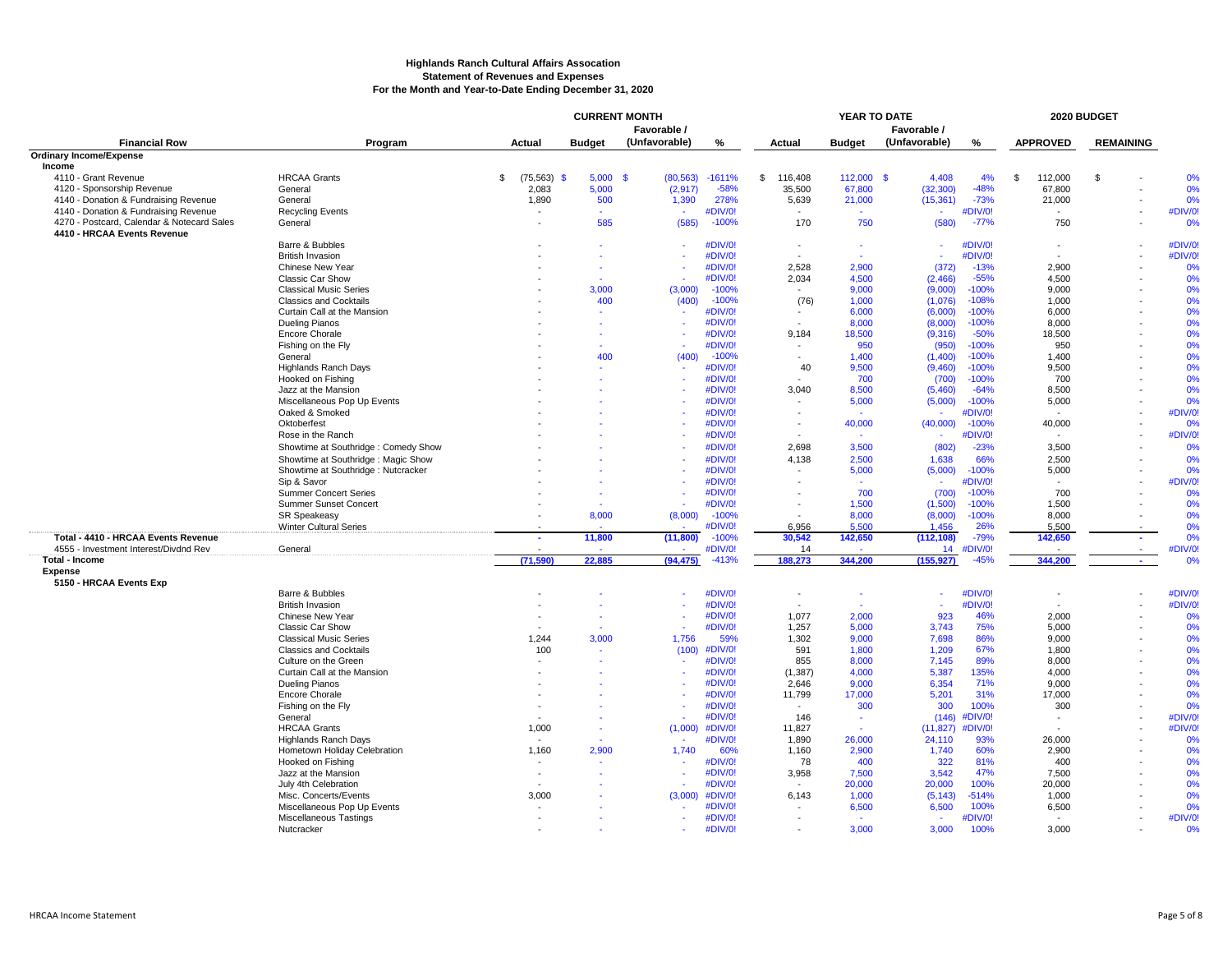#### **Highlands Ranch Cultural Affairs Assocation Statement of Revenues and Expenses For the Month and Year-to-Date Ending December 31, 2020**

|                                                   |                                      | <b>CURRENT MONTH</b>     |                          |               |         | YEAR TO DATE             |               |               | 2020 BUDGET       |                 |                  |         |
|---------------------------------------------------|--------------------------------------|--------------------------|--------------------------|---------------|---------|--------------------------|---------------|---------------|-------------------|-----------------|------------------|---------|
|                                                   |                                      | Favorable /              |                          |               |         |                          | Favorable /   |               |                   |                 |                  |         |
| <b>Financial Row</b>                              | Program                              | Actual                   | <b>Budget</b>            | (Unfavorable) | %       | Actual                   | <b>Budget</b> | (Unfavorable) | %                 | <b>APPROVED</b> | <b>REMAINING</b> |         |
|                                                   | Oaked & Smoked                       | $\overline{\phantom{a}}$ |                          |               | #DIV/0! | $\overline{\phantom{a}}$ | $\sim$        | $\sim$        | #DIV/0!           |                 |                  | #DIV/0! |
|                                                   | Oktoberfest                          |                          |                          |               | #DIV/0! | 2.117                    | 40,000        | 37,883        | 95%               | 40,000          |                  | 0%      |
|                                                   | Princess Teas                        |                          | 400                      | 400           | 100%    | 792                      | 1.200         | 408           | 34%               | 1,200           |                  | 0%      |
|                                                   | <b>Recycling Events</b>              |                          |                          |               | #DIV/0! |                          |               |               | #DIV/0!           |                 |                  | #DIV/0! |
|                                                   | Rose in the Ranch                    |                          |                          |               | #DIV/0! |                          |               |               | #DIV/0!           |                 |                  | #DIV/0! |
|                                                   | Senior Clubs                         |                          |                          |               | #DIV/0! |                          | 500           | 500           | 100%              | 500             |                  | 0%      |
|                                                   | Showtime at Southridge: Comedy Night |                          | 2,000                    | 2.000         | 100%    | 3.948                    | 3.600         | (348)         | $-10%$            | 3,600           |                  | 0%      |
|                                                   | Showtime at Southridge: Magic Show   | 56                       | 900                      | 844           | 94%     | 1,436                    | 1,200         | (236)         | $-20%$            | 1,200           |                  | 0%      |
|                                                   | Showtime at Southridge : Nutcracker  | 6                        |                          | (6)           | #DIV/0! | 1,556                    |               |               | $(1,556)$ #DIV/0! |                 |                  | #DIV/0! |
|                                                   | Sip & Savor                          |                          |                          |               | #DIV/0! | 47                       |               | (47)          | #DIV/0!           |                 |                  | #DIV/0! |
|                                                   | <b>SR Speakeasy</b>                  |                          | 9,800                    | 9.800         | 100%    | 165                      | 10,000        | 9,835         | 98%               | 10,000          |                  | 0%      |
|                                                   | <b>Summer Concert Series</b>         |                          |                          |               | #DIV/0! | 6,966                    | 36,500        | 29,534        | 81%               | 36,500          |                  | 0%      |
|                                                   | <b>Summer Sunset Concert</b>         |                          | $\overline{\phantom{a}}$ |               | #DIV/0! | $\overline{\phantom{a}}$ | 3,000         | 3,000         | 100%              | 3,000           |                  | 0%      |
|                                                   | Taste of Highlands Ranch             |                          |                          |               | #DIV/0! | $\overline{\phantom{a}}$ | 1,300         | 1,300         | 100%              | 1,300           |                  | 0%      |
|                                                   | <b>Winter Cultural Series</b>        | $\overline{\phantom{a}}$ | 3.000                    | 3.000         | 100%    | 11,912                   | 14,000        | 2,088         | 15%               | 14,000          |                  | 0%      |
| Total - 5150 - HRCAA Events Exp                   |                                      | 6,566                    | 22,000                   | 15,434        | 70%     | 72,281                   | 234,700       | 162,419       | 69%               | 234,700         |                  | 0%      |
| 5200 Volunteer and Community Expenses             | General                              | $\overline{\phantom{a}}$ | $\overline{\phantom{a}}$ |               | #DIV/0! | 350                      | 500           | 150           | 30%               | 500             |                  | 0%      |
| 5290 - Postcard, Calendar & Notecard Purchases    | General                              |                          |                          |               | #DIV/0! |                          | 2,000         | 2,000         | 100%              | 2,000           |                  | 0%      |
| 5535 - Miscellaneous Expense                      | General                              |                          | 4,500                    | 4.500         | 100%    | $\overline{\phantom{a}}$ | 4.500         | 4,500         | 100%              | 4,500           |                  | 0%      |
| 5555 - Reimburse HRCA expenses                    | General                              | 1.590                    | 4,000                    | 2.410         | 60%     | 28,995                   | 43,000        | 14,005        | 33%               | 43,000          |                  | 0%      |
| 5615 - Advertising Expense                        | General                              | 3,096                    | 3,000                    | (96)          | $-3%$   | 3.169                    | 8,500         | 5,331         | 63%               | 8,500           |                  | 0%      |
| 5710 - Audit and Accounting Services              | General                              | 91                       | 512                      | 421           | 82%     | 1,419                    | 6,100         | 4,681         | 77%               | 6,100           |                  | 0%      |
| 5725 - Computer Equipment / Software / Assistance | General                              | 3,615                    | 2,000                    | (1,615)       | $-81%$  | 3,615                    | 2,000         | (1,615)       | $-81%$            | 2,000           |                  | 0%      |
| 5730 - Bank, Credit Card and ACH Expense          | General                              |                          | $\sim$                   |               | #DIV/0! | 18                       | 200           | 182           | 91%               | 200             |                  | 0%      |
| 5745 - Community & Business Relations Expense     | General                              | 1,732                    |                          | (1,732)       | #DIV/0! | 6,250                    | 1.000         | (5,250)       | $-525%$           | 1,000           |                  | 0%      |
| 5770 - Office Supply Expense                      | General                              |                          | 250                      | 250           | 100%    | $\sim$                   | 3.000         | 3,000         | 100%              | 3,000           |                  | 0%      |
| 5775 - Postage Expense                            | General                              | 3                        |                          | (3)           | #DIV/0! | 25                       | 100           | 75            | 75%               | 100             |                  | 0%      |
| 5800 - Liability Insurance Expense                | General                              | 1,060                    | 1,212                    | 152           | 13%     | 14,064                   | 14,800        | 736           | 5%                | 14,800          |                  | 0%      |
| 5900 - Office Lease Expense                       | General                              | 324                      | 324                      |               | 0%      | 3.800                    | 3.800         |               | 0%                | 3.800           |                  | 0%      |
| 6020 - Grants and Donations                       | <b>HRCAA Grants</b>                  | (1,000)                  | 20,000                   | 21,000        | 105%    | (580)                    | 20,000        | 20,580        | 103%              | 20,000          |                  | 0%      |
| <b>Total - Expense</b>                            |                                      | 17.077                   | 57,798                   | 40,721        | 70%     | 133,406                  | 344.200       | 210,794       | 61%               | 344,200         |                  | 0%      |
| <b>Net Ordinary Income</b>                        |                                      | (88, 667)                | (34,913)                 | (53, 754)     | 154%    | 54,867                   | . .           | 54,867        | #DIV/0            |                 |                  | #DIV/0! |
| <b>Net Income</b>                                 |                                      | (88, 667)                | $(34,913)$ \$            | (53, 754)     | 154%    | 54,867                   |               | 54,867        | #DIV/0            |                 |                  | #DIV/0! |
|                                                   |                                      |                          |                          |               |         |                          |               |               |                   |                 |                  |         |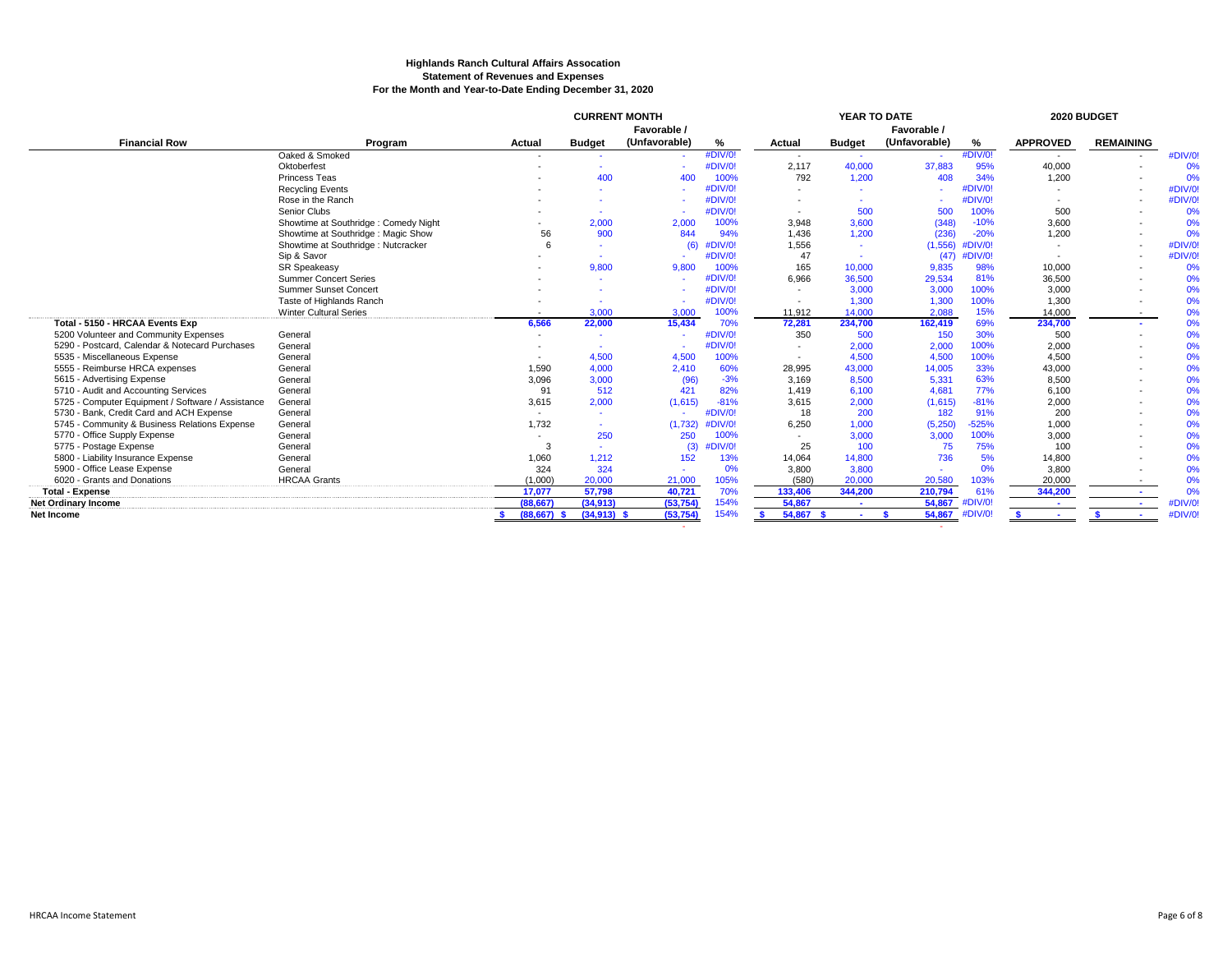# HRCAA Events

December 31, 2020 Year to Date

|                                     | Revenue | Expense  | Profit/(Loss) |
|-------------------------------------|---------|----------|---------------|
|                                     |         |          |               |
|                                     |         |          |               |
| <b>Chinese New Year</b>             | 2,528   | 1,077    | 1,451         |
| <b>Classic Car Show</b>             | 2,034   | 1,257    | 777           |
| <b>Classics and Cocktails</b>       | (76)    | 591      | (667)         |
| Culture on the Green                |         | 855      | (855)         |
| <b>Curtain Call at the Mansion</b>  |         | (1, 387) | 1,387         |
| <b>Dueling Pianos</b>               |         | 2,646    | (2,646)       |
| <b>Encore Chorale</b>               | 9,184   | 11,799   | (2,615)       |
| General                             |         | 146      | (146)         |
| <b>Highlands Ranch Days</b>         | 40      | 1,890    | (1,850)       |
| Hooked on Fishing                   |         | 78       | (78)          |
| <b>HRCAA Grants</b>                 |         | 11,827   | (11, 827)     |
| Jazz at the Mansion                 | 3,040   | 3,958    | (918)         |
| Misc. Concerts/Events               |         | 6,143    | (6, 143)      |
| Oktoberfest                         |         | 2,117    | (2, 117)      |
| <b>Princess Teas</b>                |         | 792      | (792)         |
| Showtime at Southridge: Comedy Show | 2,698   | 3,948    | (1, 250)      |
| Showtime at Southridge: Magic Show  | 4,138   | 1,436    | 2,702         |
| Sip & Savor                         |         | 47       | (47)          |
| SR Speakeasy                        |         | 165      | (165)         |
| <b>Summer Concert Series</b>        |         | 6,966    | (6,966)       |
| <b>Winter Cultural Series</b>       | 6,956   | 11,912   | (4,956)       |
|                                     | 30,542  | 72,281   | (41, 739)     |
| Grants, Donations,                  |         |          |               |
| Sponsorships, Fund raising          | 157,731 | (580)    | 158,311       |
| <b>Other Expenses</b>               |         | 61,705   | (61, 705)     |
| <b>Total HRCAA</b>                  | 188,273 | 133,406  | 54,867        |